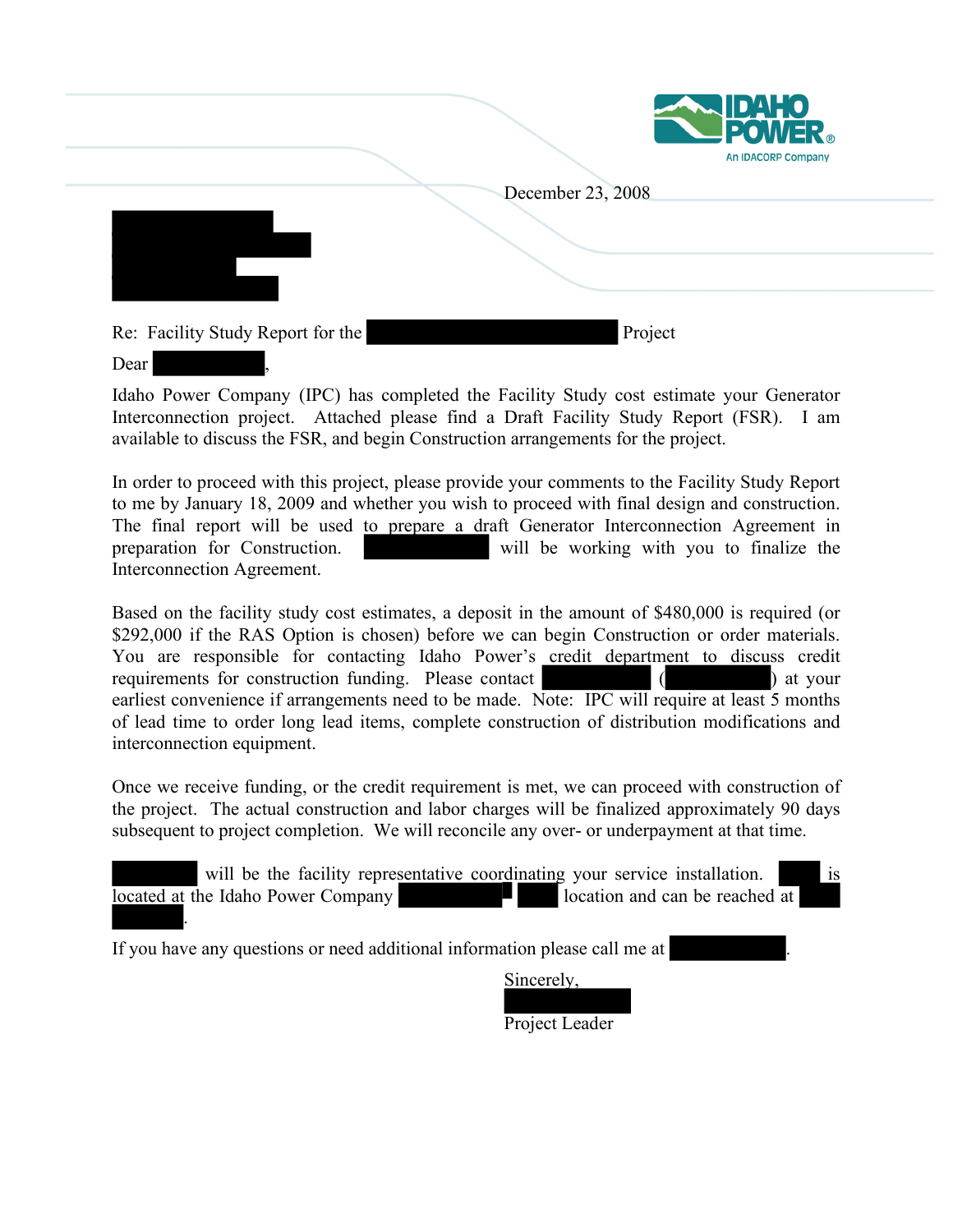| Attachment: |                                                       | Project Facility Study Report with Design Drawing |
|-------------|-------------------------------------------------------|---------------------------------------------------|
| Cc:         | /IPC<br>r/IPC<br>/IPC<br>/IPC<br>/IPC<br>/IPC<br>/IPC |                                                   |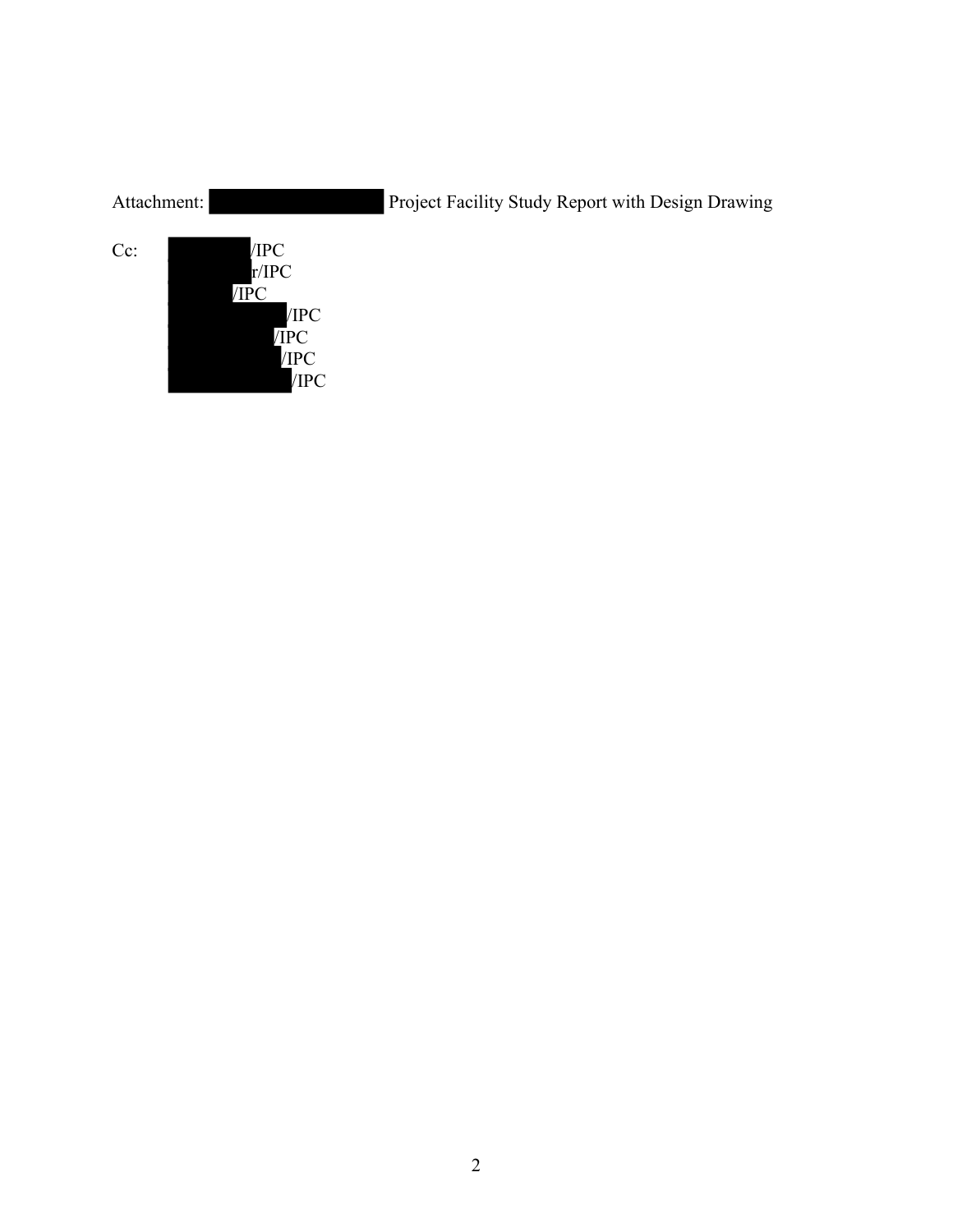

# **Generator Interconnection Facility Study Report**



**12/23/08**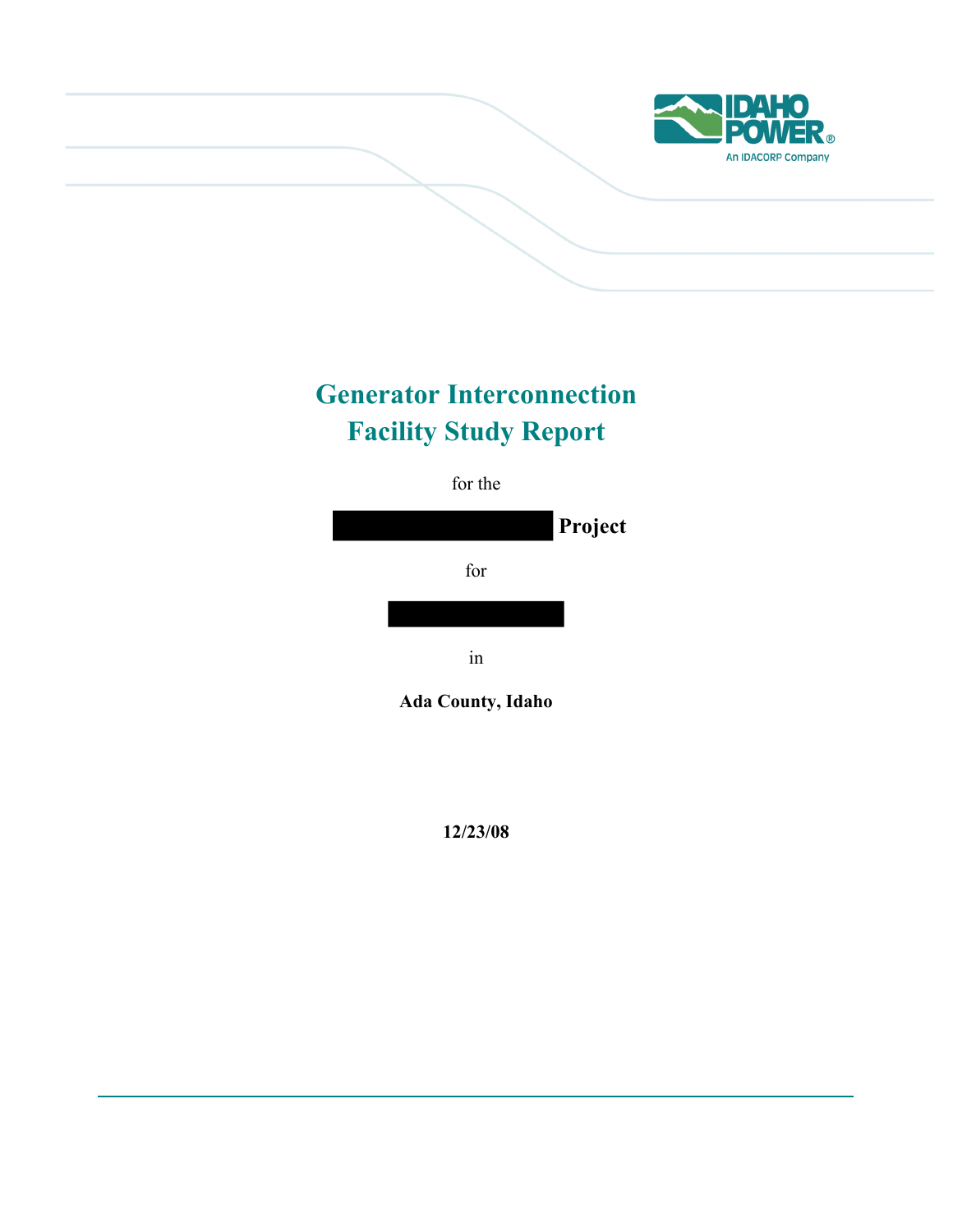## **FACILITY STUDY REPORT (FSR)**

Project

**Project # 256** 

#### **December 23, 2008**

#### **1. General Facility Description**

The proposed project will consist of additional facilities to Idaho Power Company's existing distribution feeder to serve your connection to a new line. This will include four poles containing the 34.5.5kV Protection Package, which consists of a protection package and recloser controls, local service transformer, and disconnect switches. The proposed interconnection will be to Idaho Power Company's 34.5 kV system on distribution line. The total project output is 18 MW. The Interconnection Customer has requested a target in-service date of December 1, 2009.

Interconnection Customer:



.

The Interconnection Customer has selected Energy Resource (ER) Interconnection Service for disposition of the energy for this project. Under Idaho Power Company's Open Access Transmission Tariff (OATT), a Standard Small Generator Interconnection Agreement (SGIA) between Interconnection Customer and Idaho Power Company will be prepared for this project. The SGIA identifies any necessary Network Upgrades that are required to move the project energy to load, and handles on-going issues for the project once it becomes operational. Final drawings will be produced in the timeline shown below in MILESTONES.

The SGIA only provides for the physical connection of the project output to the generator side of the Point of Interconnection with Idaho Power's grid. It does not cover the transmission service to transfer project output across the connection point or to the ultimate load. A transmission service agreement providing for transmission of energy must be secured to deliver energy from the Point of Interconnection to load. Idaho Power Company maintains its OASIS website for transmission service at <http://www.oatioasis.com/ipco/index.html>Failure to make transmission arrangements could delay your project timeline and/or increase costs identified in the study reports.

#### **2. Point of Interconnection**

| The Point of Interconnection for the                                                |                  |               | Project will be at the end of Idaho Power |  |
|-------------------------------------------------------------------------------------|------------------|---------------|-------------------------------------------|--|
| Company's interconnection facilities (                                              | ) located at the |               | that will                                 |  |
| connect to the new                                                                  |                  | line (Section | $\sin$                                    |  |
| Ada, County, Idaho. A drawing identifying the Point of Interconnection is attached. |                  |               |                                           |  |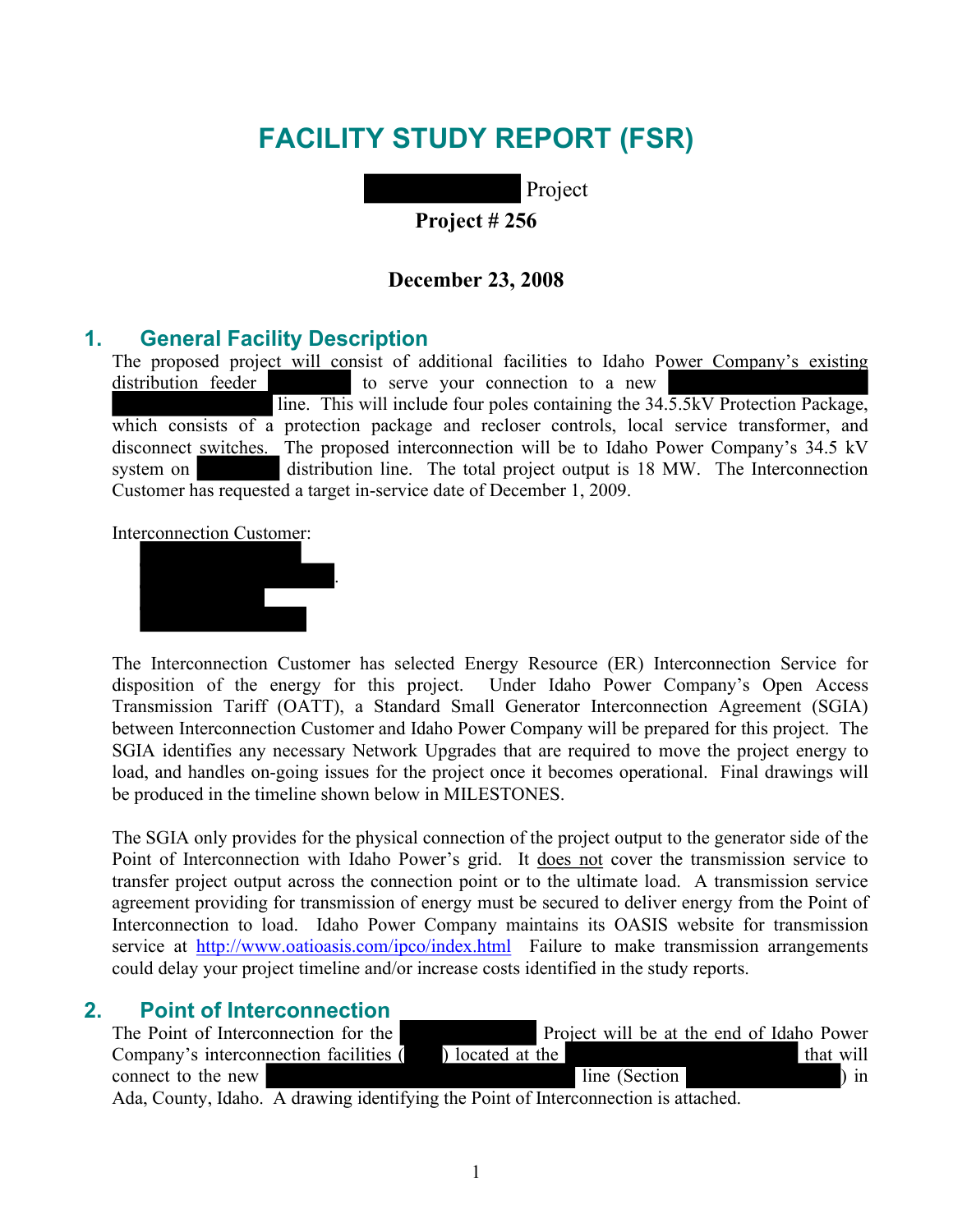## **3. Point of Change of Ownership**

| The Point of Change of Ownership for the                                                                    |                              |  | Project for the |                                                     |
|-------------------------------------------------------------------------------------------------------------|------------------------------|--|-----------------|-----------------------------------------------------|
| Project will also be at the end of Idaho Power Company's interconnection facilities (Separately) located at |                              |  |                 |                                                     |
| the                                                                                                         | that will connect to the new |  |                 |                                                     |
| line (Section                                                                                               |                              |  |                 | .) in Ada, County, Idaho. A drawing identifying the |
| Point of Interconnection is attached.                                                                       |                              |  |                 |                                                     |

#### **4. Interconnection Details**

In general, interconnection equipment includes, but is not limited to, transformation, switching/disconnection, metering, system protection and control, communications/telemetry, and network upgrades. All interconnection equipment electrically located on the generator side of the interconnection point, except the metering package, shall be owned and maintained by the Generator. All interconnection equipment electrically located on the utility side of the interconnection point shall be owned, operated, and maintained by Idaho Power. The Interconnection Customer will obtain the necessary permits and inspections required by the federal, state, and local authorities having jurisdiction over the project.

#### **4.1 Project Team**

An Idaho Power Company project team was assembled to investigate the proposed project, and develop cost estimates and a project schedule to construct Idaho Power facilities required for the interconnection. The project team consisted of the following employees:

| Project Leader                    | <b>Station Control Designer</b>         |
|-----------------------------------|-----------------------------------------|
| <b>Apparatus Engineer</b>         | Metering Tech                           |
| Area Apparatus Leader             | Area System Protection & Control Leader |
| <b>System Protection Engineer</b> | Control Engineer                        |
| <b>Planning Engineer</b>          | <b>Distribution Designer</b>            |

#### **4.2 Customer's Interconnection Facilities**

The Interconnection Customer will have cost responsibility to install the following interconnection facilities:

- A protected 4-wire leased analog circuit to connect to the SEL 311C relay (located at the interconnection location at the tree farm) and a protected POTS dial-up circuit for the revenue meter at the substation located at the dam. If required by the telephone provider, an SNC protection box will need to be installed ahead of these 2 connection points. (Idaho Power estimates the fault current at the interconnection package to be about 2000 amps). The communications circuits will need to be installed and operational prior to generating into the IPC system.
- Ground fault limiting equipment that will limit the zero sequence fault current to 20 amps on the project's side of the interconnect point.
- Right of Way/Easement for placing interconnection facilities and acceptance of interconnection facilities location prior to IPC construction beginning. IPC will require approximately 5 months from the acceptance and receipt of construction funds.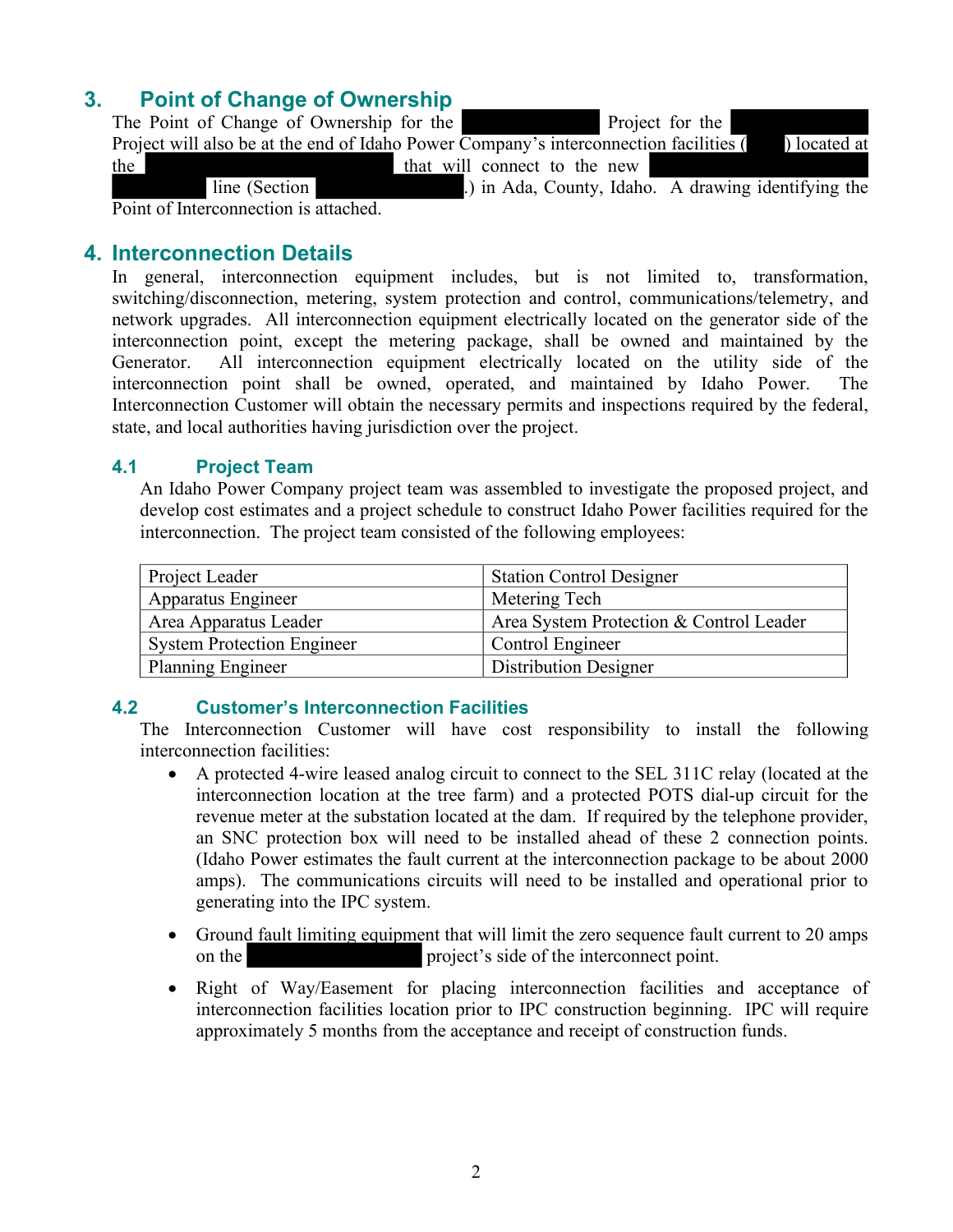#### **4.3 Idaho Power Company's Interconnection Facilities**

Interconnection Customer will build a new 34.5 kV distribution line for the

 to the Point of Interconnection for the generator facility. See the attached single line drawing.

For the Interconnection facilities, IPC will add facilities to the existing distribution feeder to serve the interconnection to the new Line. This line will include four poles containing the 34.5.5kV Protection Package, which consists of a protection package and recloser controls, local service transformer, and disconnect switches. A metering package will be installed at the new substation site, located at the . A telephone line will be required at both the interconnection site (4-wire) and the metering location (dial-up POTs line).

#### **4.4 Operational Limitations**

Under OPTION 2, for adding the Remedial Action Scheme (RAS), whenever the incoming loads are greater than the capacity of the 00AR conductor, a curtailment signal would be sent by SCADA via a leased line to the generator's control room. This line needs to be connected to Idaho Power's SCADA system at the Substation on . The . The generator would be required to supply and maintain the leased line. This overload condition can occur when other existing generation facilities are operating and distribution outages have occurred beyond this generation point on the feeder.

Interconnection Customer will be able to modify power plant facilities on the generator side of the opened X-91 disconnects with no impact upon the operation of the transmission system whenever the generation facilities are electrically isolated from the transmission system via the R-90 recloser and the X-91 disconnect switches.

#### **4.5 Scope of Network Upgrades**

|                           | The Network Upgrade portions of this project include replacing about $\frac{3}{4}$ of a mile of 00AR                                                                                                                                                                                                                                                                                                                                                                        |
|---------------------------|-----------------------------------------------------------------------------------------------------------------------------------------------------------------------------------------------------------------------------------------------------------------------------------------------------------------------------------------------------------------------------------------------------------------------------------------------------------------------------|
| distribution conductor on | feeder with 336AA. This section of line runs from the                                                                                                                                                                                                                                                                                                                                                                                                                       |
|                           | substation out to a location on the set of substation of substation of substation of substantial substantial substantial substantial substantial substantial substantial substantial substantial substantial substantial subst<br>A<br><u> Andrew State Communication of the Communication of the Communication of the Communication of the Communication of the Communication of the Communication of the Communication of the Communication of the Communication of t</u> |
|                           | second portion of new construction and rebuild includes adding a new 336AA line section from                                                                                                                                                                                                                                                                                                                                                                                |
|                           | before the RG-88 regulators north to the existing tap that currently serves the                                                                                                                                                                                                                                                                                                                                                                                             |
| line, located at the      | . This existing line                                                                                                                                                                                                                                                                                                                                                                                                                                                        |
|                           | will then be reconductored to 336AA to the new interconnection facilities at the existing                                                                                                                                                                                                                                                                                                                                                                                   |
| connection point to the   | line.                                                                                                                                                                                                                                                                                                                                                                                                                                                                       |
|                           |                                                                                                                                                                                                                                                                                                                                                                                                                                                                             |

An alternative to rebuilding the first portion of at the substation is to add a Remedial Action Scheme (RAS) at substation that will monitor the loads at the station (see Section 4.4 Operational Limitations).

#### **4.6 Other Facilities Provided by Interconnection Customer**

#### *4.6.1 Telecommunications*

For Option 1, the Interconnection Customer will provide two communication circuits between the generation interconnection site and a location, or locations, specified by Idaho Power. One of the circuits will be a dedicated 4-wire leased analog circuit connected to the 311C relay at the interconnection location and the other will be a POTS dial-up circuit to the revenue meter located at the generator's substation. The Interconnection Customer is responsible for supplying and coordinating the installation of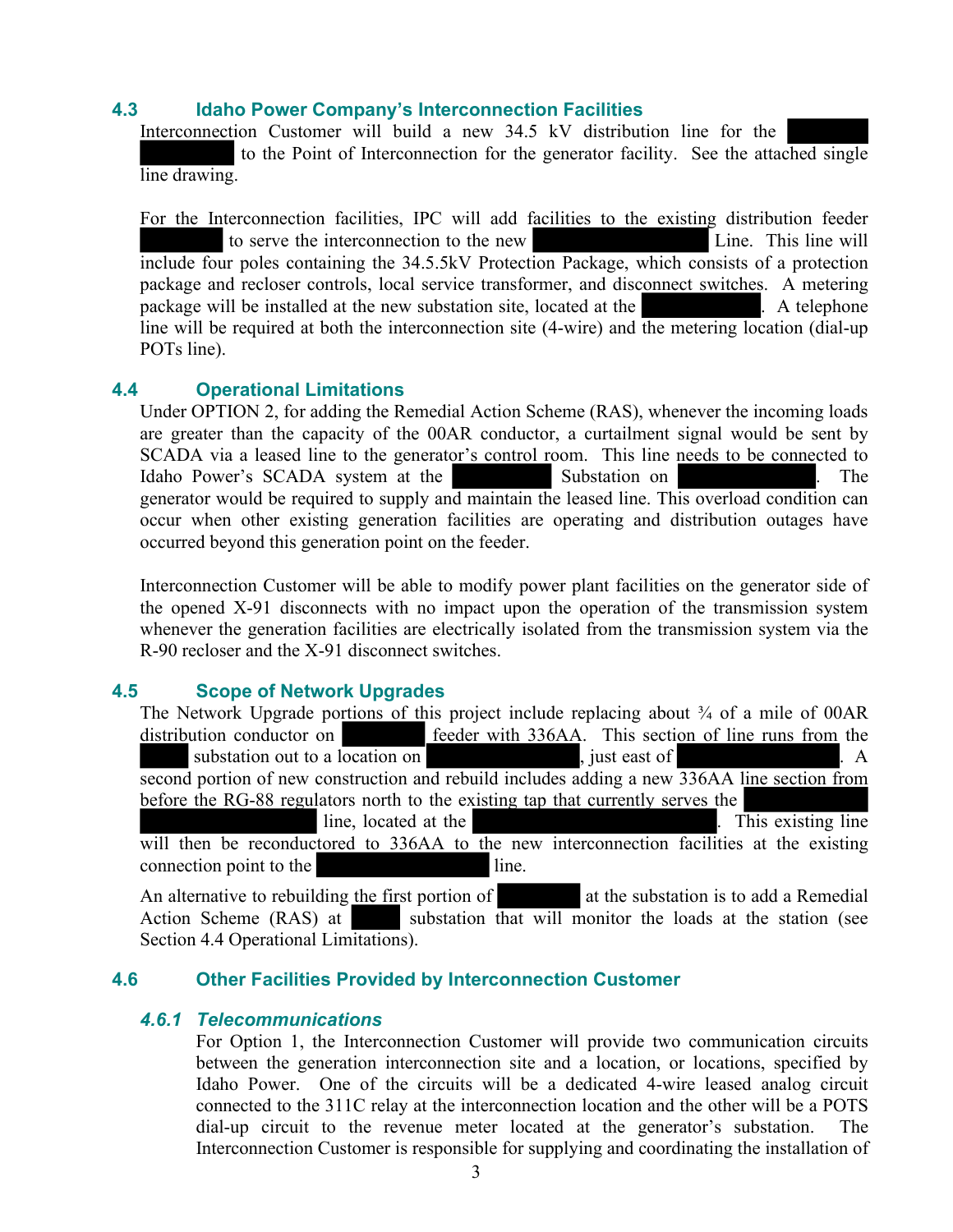the phone lines and paying the monthly service charges. The communication circuits will need to be installed and operational prior to generating into the Idaho Power system.

If the RAS (Option 2) is utilized, a 4 wire leased analog circuit (VG36) line will be required between our Substation off of in Boise and the 311C relay at the interconnection location, and a 4 wire leased analog circuit (VG36) line from our Substation to the generator command center.

#### *4.6.2 Ground Fault Equipment*

The Interconnection Customer will install transformer configurations that will limit the contribution of ground fault current to 20 amps or less.

#### *4.6.3 Property, Site Work and Station Building*

The Interconnection Customer will provide land clearing, site leveling, and acquire property for the interconnection facilities.

### **5. Budget**

The following good faith estimates are provided in 2008 dollars and includes the construction material and labor required for Idaho Power Company-provided interconnection facilities. This cost is higher than the original estimate mainly because of the higher costs of replacing the distribution line, and the need to perform the reconstruction work with the lines energized. One section requires rebuilding the top distribution circuit, while keeping the bottom circuit hot. The other section on doesn't have any back feed capability and therefore must be done energized.

#### **Estimated Cost and Ownership:**

| <b>OPTION 1 line near</b><br><b>Substation is rebuilt:</b>   |                  |                      |
|--------------------------------------------------------------|------------------|----------------------|
| <b>Description</b>                                           | <b>Ownership</b> | <b>Cost Estimate</b> |
| <b>Generation Facilities:</b>                                |                  |                      |
| Provided by Interconnection Customer                         |                  | na                   |
|                                                              | <b>TOTAL</b>     | S                    |
| <b>Interconnection Facilities:</b>                           |                  |                      |
| Interconnection facilities, including metering               |                  | \$155,000            |
|                                                              | <b>TOTAL</b>     | \$155,000            |
| <b>Transmission Network Upgrades:</b>                        |                  |                      |
| Rebuild near<br>Substation                                   |                  | 198,000              |
| New line and rebuild of 34.5 kV tap to interconnection point |                  | \$127,000            |
|                                                              | <b>TOTAL</b>     | \$325,000            |
| <b>GRAND TOTAL</b>                                           |                  | \$480,000            |